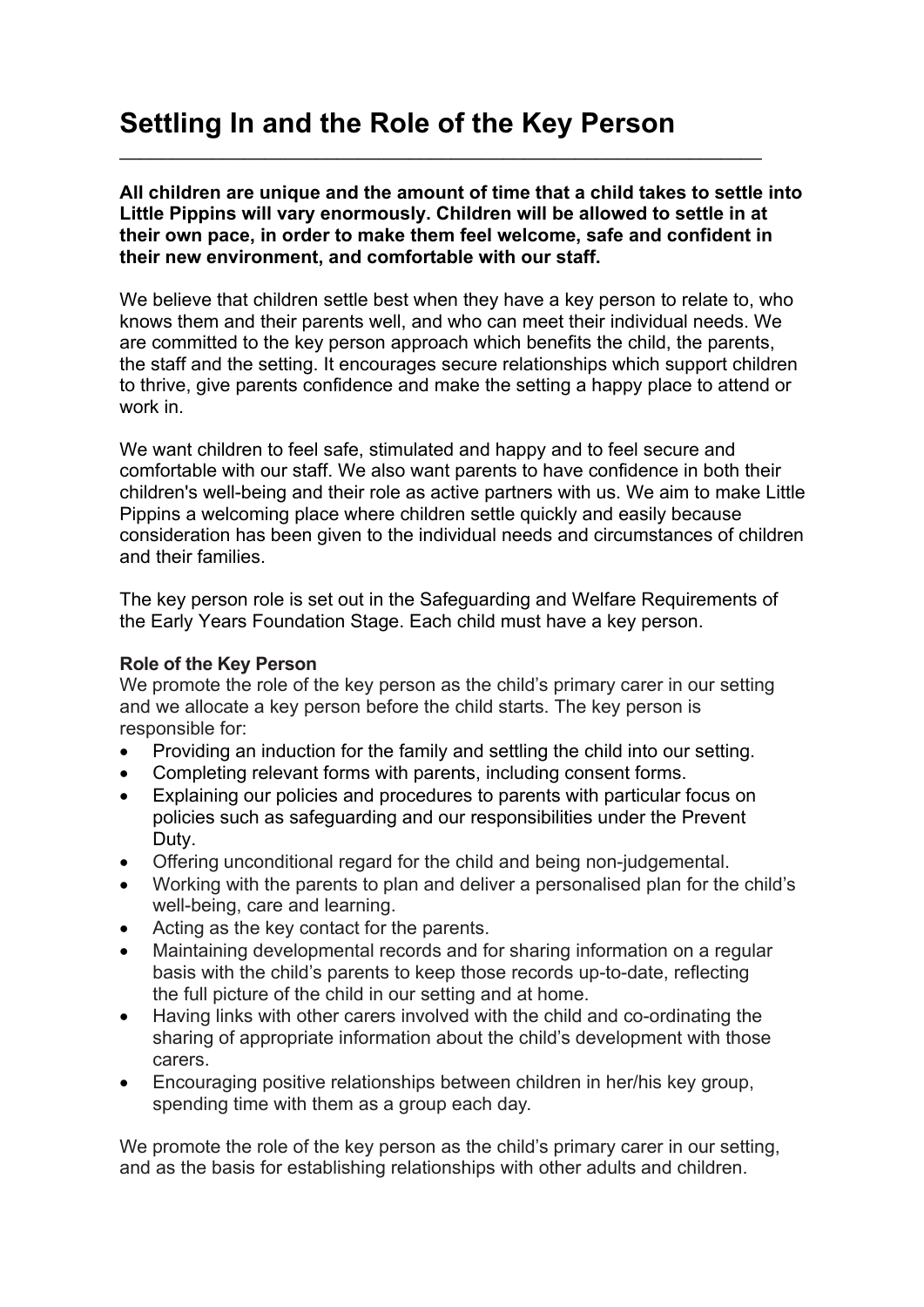## **Settling In**

Before a child starts to attend Little Pippins, we use a variety of ways to provide his/her parents with information. These include written information (including our prospectus and policies), displays about activities available within the setting, information days and evenings and individual meetings with parents.

Little Pippins will provide opportunities for the child and their parents/carers to visit the premises during the weeks before their planned admission. We will provide his/her parents with information about the way we operate and in particular our policies. The parents/carers will be given a copy of our parent handbook and be invited to the first available *Meet the Staff and Committee* evening. All the information is also available on our website.

We may offer a home visit, usually by the Manager and Deputy or the person who will be the child's key person, to ensure all relevant information about the child can be made known.

The key person welcomes and looks after the child and his/her parents at the child's first session and during the settling-in process.

We use pre-start visits and the first session at which a child attends to explain and complete, with his/her parents, the child's registration records.

When a child starts to attend, we explain the process of settling-in with his/her parents and jointly decide on the best way to help the child to settle into the setting.

We recognise that some children will settle more readily than others, and for those children who do struggle to settle, we will jointly decide with the parent the best way to help the child settle in. We expect the parent/carer to commit to the settling in process and, if required, stay with their child as long as is deemed necessary and the child is able to stay without them.

We judge a child to be settled when they have formed a relationship with their key person; for example, the child looks for the key person when he/she arrives, goes to them for comfort, and seems pleased to be with them. The child is also familiar with where things are and is pleased to see other children and participate in activities.

When parents leave, we ask them to say goodbye to their child and explain that they will be coming back, and when.

On some occasions, it may be appropriate for the child to go home a little earlier to begin with.

We do not believe that leaving a child to cry will help them to settle any quicker.

We reserve the right not to accept any child into the setting without a parent or carer if the child finds it too distressing to be left. This is especially the case with very young children.